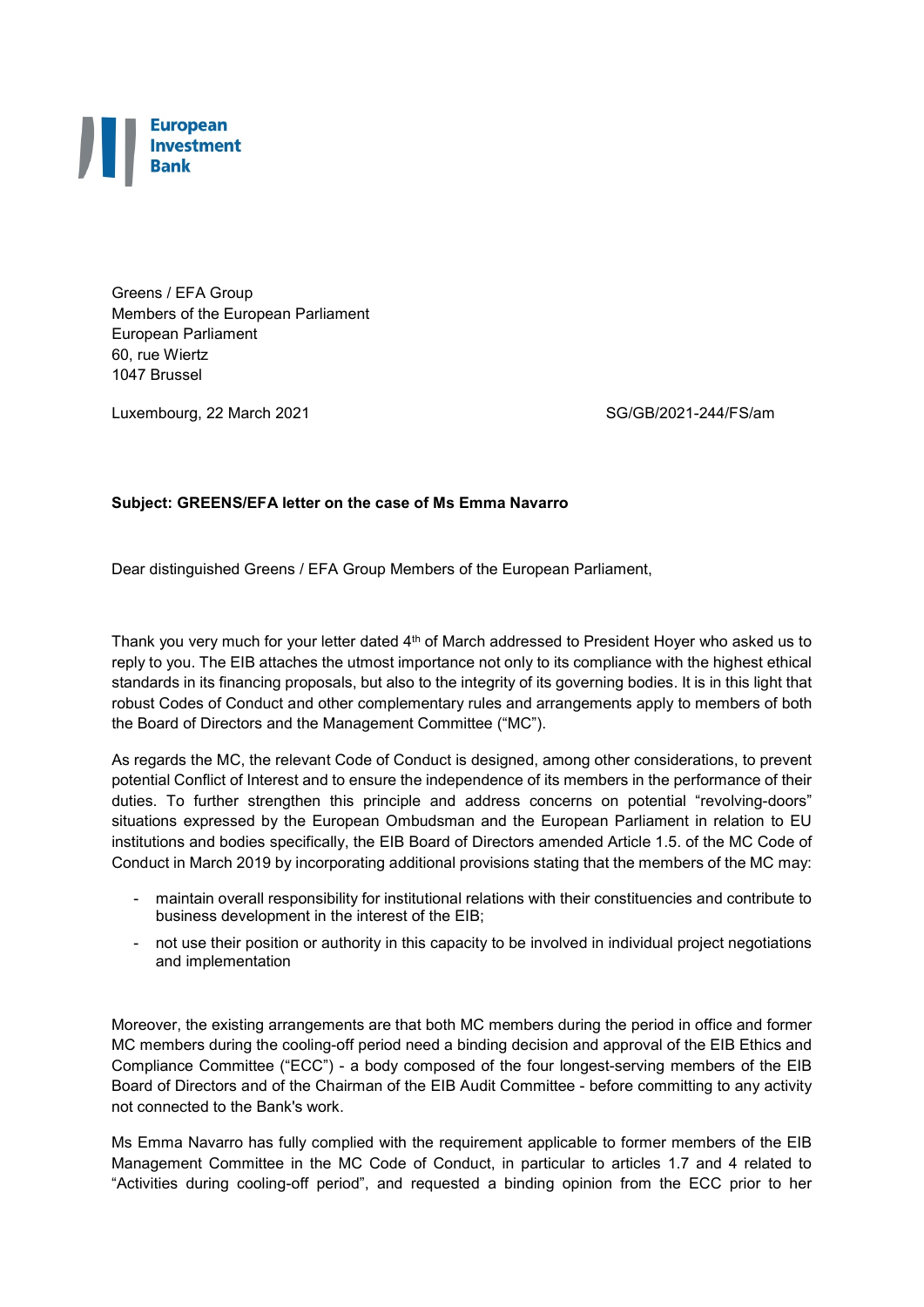appointment as a non-executive member to the Board of Iberdrola Spain, Iberdrola Group's sub-holding company in Spain.

The ECC has performed a comprehensive analysis of the context and related potential conflict of interest situation on 26 November 2020, considering also the management and governing structure of the Iberdrola Group companies. The relevant elements of the ECC analysis and conclusions are the following:

Iberdrola Spain operates as the Iberdrola Group's sub-holding company in Spain, with its own Board of Directors and management team. Its main objective is to ensure the compliance of Iberdrola's operations in Spain with the policies, strategies and general guidelines of the Iberdrola Group and to centralise the provision of common services to what are known as head of business companies. Each head of business company has its own Board of Directors and autonomy in its day-to-day management, administration and controls.

Based on information received, the ECC noted that as non-executive, independent, Member of the Board of Iberdrola Spain, which is of one of the sub-holding companies of the Iberdrola Group, Ms Navarro's role would not require her to participate in, nor provide her with any powers over, any decisions relating to the financing of Iberdrola's projects and hence she would not be involved in decisions relating to EIB Group projects.

Ms Navarro served as EIB Vice President from 1 June 2018 until 15 October 2020. During this time, all negotiations between the EIB and Iberdrola have always been carried out by the EIB services as in accordance with Article 1.5. of the MC Code of Conduct. In accordance with those rules, the contacts of the Vice-President with Iberdrola are limited to the participation on behalf of the Bank in high-level ceremonial signatures related to the Bank's projects, which have been approved by the Board of Directors.

Taking into consideration the above, the ECC did not have any objection to her appointment as a nonexecutive member to the Board of Iberdrola España, SAU ("Iberdrola Spain"), subject to Ms Navarro's commitment to:

- (i) abstain from any business relation with the EIB Group during the 12 months cooling-off period;
- (ii) abstain from lobbying activities with EIB Group governing bodies and staff on matters falling in her portfolio of activities as a member of the MC during her mandate until the end of the cooling-off period;
- (iii) inform Iberdrola's Board of the requirements under i., ii. above and iv. below.

Furthermore, the ECC (iv) recommended that there is no agreement with Iberdrola restricting her to declare any personal conflict of interest situation arising before the end of the cooling-off period to the ECC which shall decide on the appropriate course of action – in line with Article 1.1.2. of the ECC Operating Rules.

We hope that this information has addressed your concerns regarding the Bank's proper application of its internal procedures for managing potential conflicts of interest of members of its governing bodies.

We also take the opportunity to inform you that:

- according to Art 1.6 of the MC Code of Conduct, former MC members are strictly bound by the obligation of confidentiality in respect of information received in the course of their duties, in accordance with the relevant EIB rules, policies and guidelines;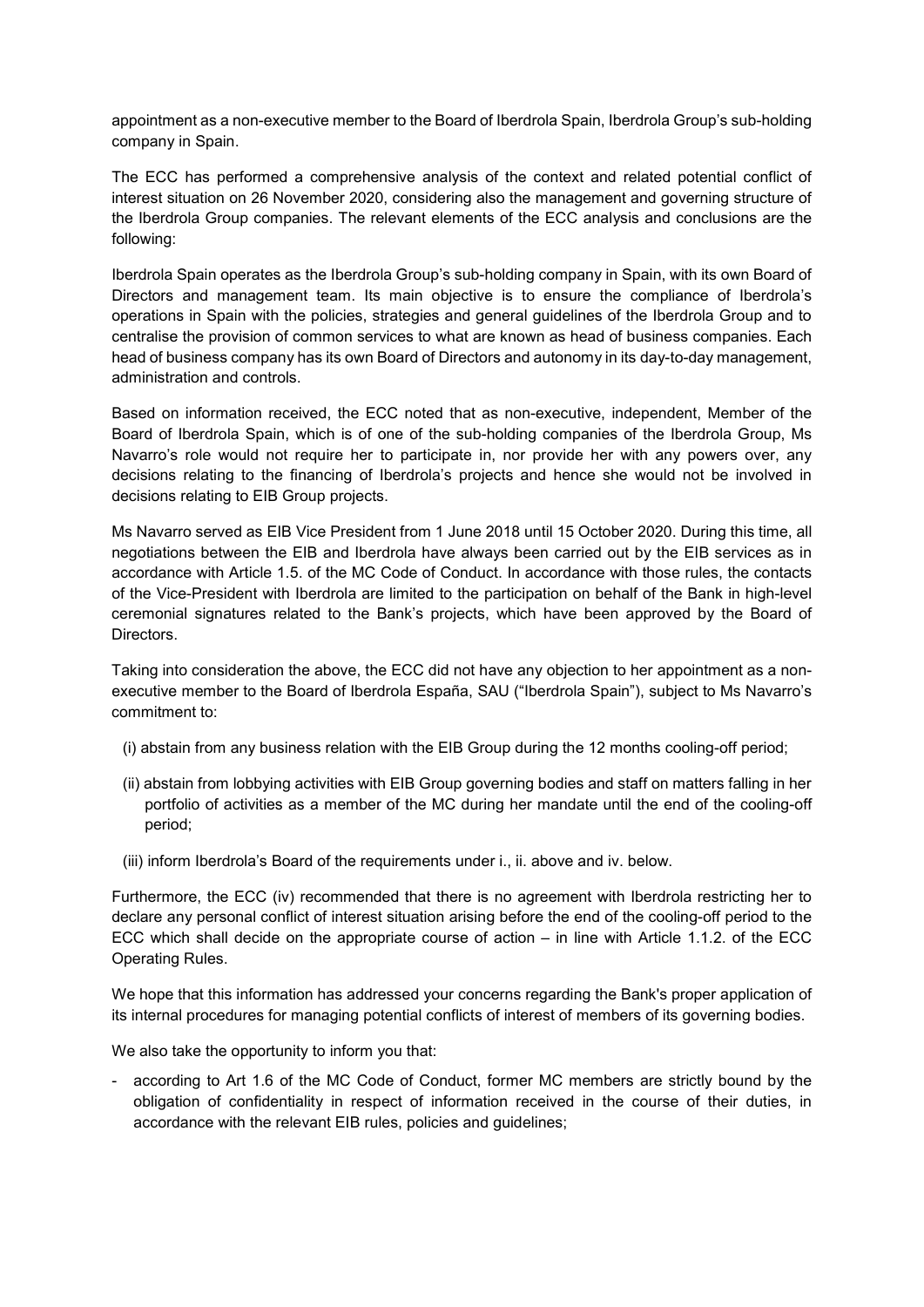- former MC members must use their best judgement in declaring immediately to the ECC any personal conflict of interest situation, in particular if harmful for the reputation of the Bank arising before the end of the cooling-off period;
- according to Article 4 of MC Code of Conduct, the ECC may impose terms and conditions in relation to the pursuit of any such approved activity and may revoke at any time its authorisation in connection with such activity.

The EIB firmly believes that transparency helps to build [trust in the EU bank.](https://www.eib.org/en/publications/trust-through-transparency.htm) To that end, the EIB Group has adopted a [Transparency Policy](https://www.eib.org/en/publications/eib-group-transparency-policy.htm) that is in line with EU transparency requirements and international best practice. We welcome your proposal to enhance the level of transparency even further and appreciate that this can be taken up in the forthcoming update of a number of operational rules of EIB's governing bodies and their sub-committees.

Yours sincerely,

## EUROPEAN INVESTMENT BANK

Marjut Falkstedt Secretary General

Frank Schuster Director, Governing Bodies Department

cc. Dr. Werner Hoyer, President Nicholas Barclay, EIB Head of Compliance Mikolaj Dowgielewicz, EIB Representative Brussels

Encl: 1